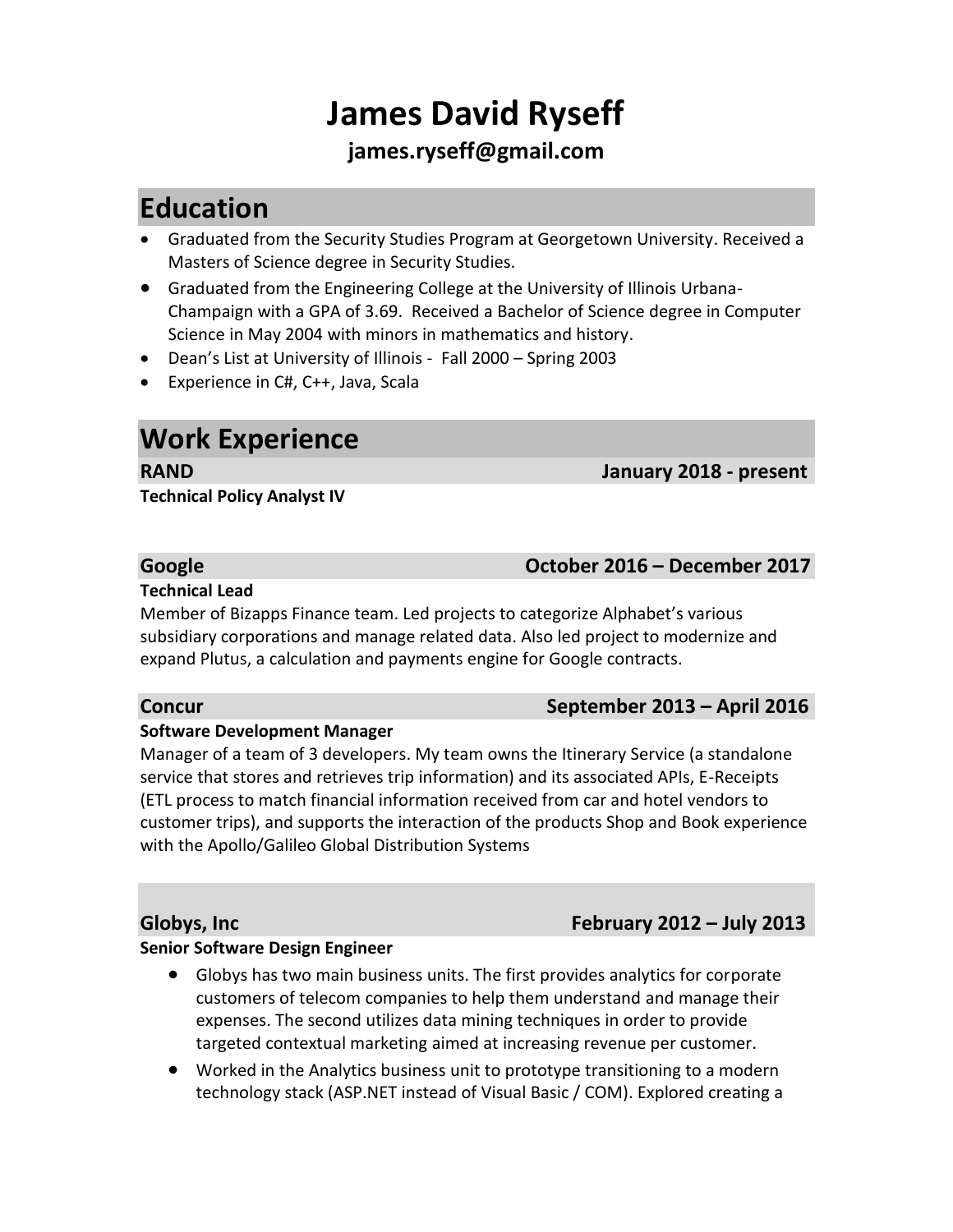Data Access Layer / Object Model / UI partitioning of the source code in order to increase code maintainability and factor out client specific business logic from core components.

• Transferred to the Contextual Marketing business unit to assist in completing development of their transformation language and to explore transitioning to distributed storage and query technologies (hadoop/PIG/Hbase)

### **Spoken Communications July 2011 - January 2012**

### **Software Engineer, Infrastructure**

- Spoken Communications is a provider of telephony infrastructure in the cloud. It builds software to enable virtual call centers, where agents may work remotely or at a dedicated site. It also provides automated call flows to direct callers and uses voice recognition to guide callers more effectively.
- Responsible for stack validation and alerting
- Created tools to validate new call scripts by automatically generating simulated callers.

### **Microsoft Corporation June 2004 - August 2010**

### **Software Design Engineer II, Project Cosmos October 2007 - August 2010**

- The Cosmos project is a distributed computing platform used to store and query the massive amounts of data collected by the Bing search engine in a reliable and efficient way.
- Responsible for the Process Node service, which controlled the execution of query logic on individual nodes of the system. Implemented features to reduce cluster downtime and improve system responsiveness to important customer jobs
- Responsible for eventing infrastructure and analysis of cluster through metrics. These measurements were the primary way that cosmos management presented the state of the project to higher authorities.
- Prototyped feature to improve cluster throughput and fairness by dynamically allocating cluster capacity amongst running jobs. Experiments showed a doubling of jobs completed in a given time relative to previous implementation.

### **SDET II, Microsoft Sync Framework June 2006 - October 2007**

- The Microsoft Sync Framework is a transport agnostic architecture that can be used to synchronize data across multiple data stores.
- SDET on the core engine team responsible for creating extensible provider implementation that was used as the basis for all other test team providers.
- Created a managed-only synchronization engine that was compatible with the APIs exposed by an existing managed wrapper over the native Microsoft Sync Framework engine, but resulted in a 50% reduction in time needed to perform core operations. This engine was adopted by the team for use by partners who needed an all-managed solution.